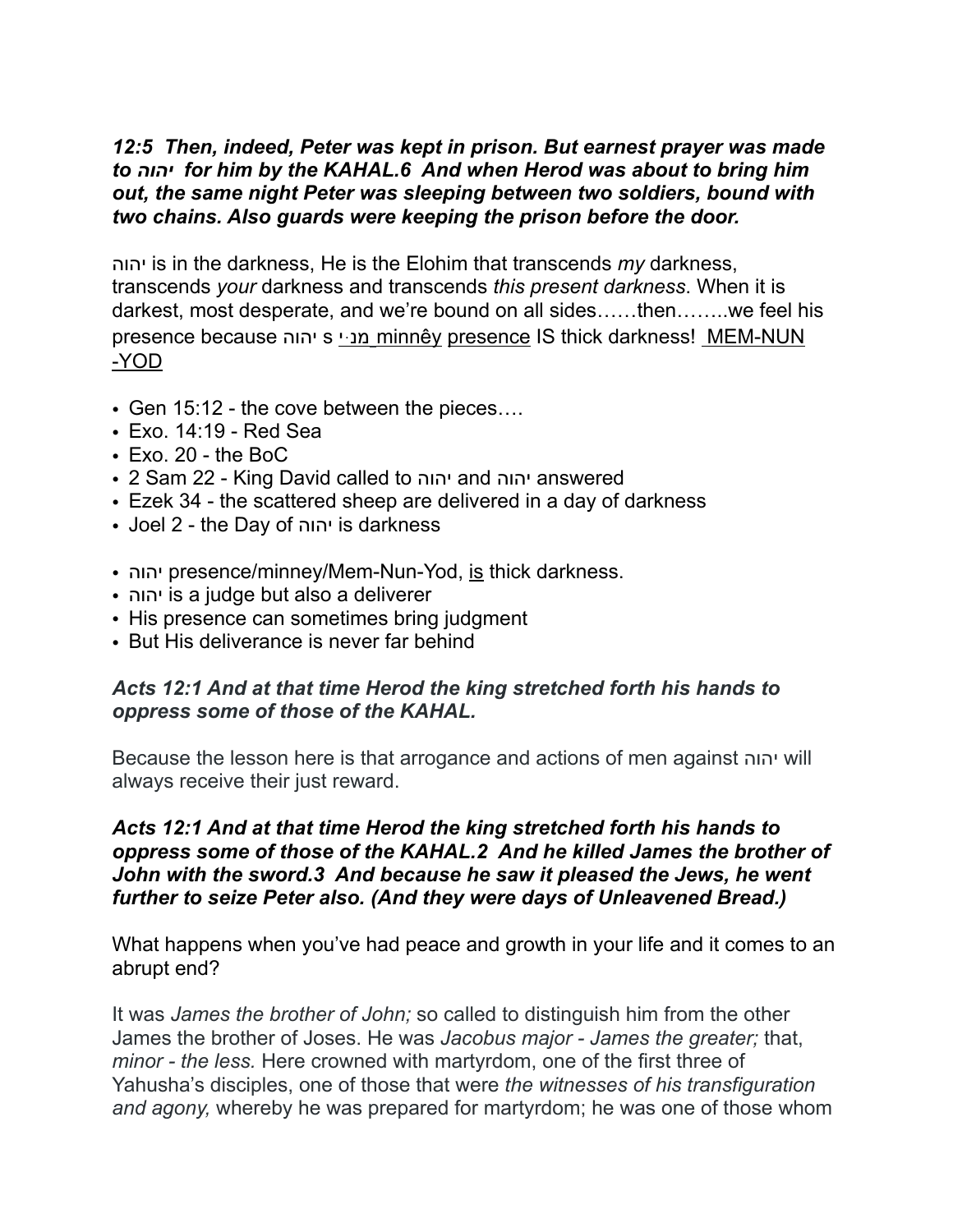Yahusha called *Boanerges - Sons of thunder;* and because of his fire and his powerful awakening he had provoked Herod, just as John Baptist did the other Herod, and that's what brought about his final trouble.

Herod's stretching forth his hands intimates that his hands had been tied up by restraints which perhaps his own conscience or political climate restrained him under in this matter; but now he broke through them, and stretched forth his hands deliberately, and of malice.

## *Act 12:4 And capturing him, he put him in prison,*

*Herod laid hands upon some of the KAHAL to afflict them,* so some read it; he employed his officers and agents to seize the outspoken ones.

Herod Agrippa I, grandson of Herod the Great. He'd just been named king of his grandfathers former realm by the emperor Caligula in 41CE.

Build the support base, Agrippa with the Jews, same today - the secret synagogue sect - Agrippa was actually fairly popular with the Jews and by killing James and a few others he was testing the waters to see the general reaction…..well that was 2020 and will continue to be 2021 testing the waters to see what the general reaction will be.

# **…..4** *and delivered him to four sets of four soldiers to keep him; intending to bring him out to the people after (EASTER)* /G3957 pascha - total LXX

Occurrences: 29/ H6453 סחּפ pesach - "*the Passover."*

Easter, Ishtar, Eostre, Astara,Easter mother earth, Ishta the name adopted from the pagans the phonology of the word reveals the truth before we even start digging.

Artemis (Diana) of Ephesus - Great Mother Gaia, Ishtar, Easter

Easter was celebrated by the Assyrians, the Phoenicians, and the Philistines This festival involved the "Rites of Spring" near the Equinox of Venus, when Pagans believed the Earth Mother was impregnated by the sun.

### *Jer 7:18 The children gather wood, and the fathers kindle the fire, and the women knead their dough, to make cakes to the queen of heaven, and to pour out drink offerings unto other gods, that they may provoke me to anger.*